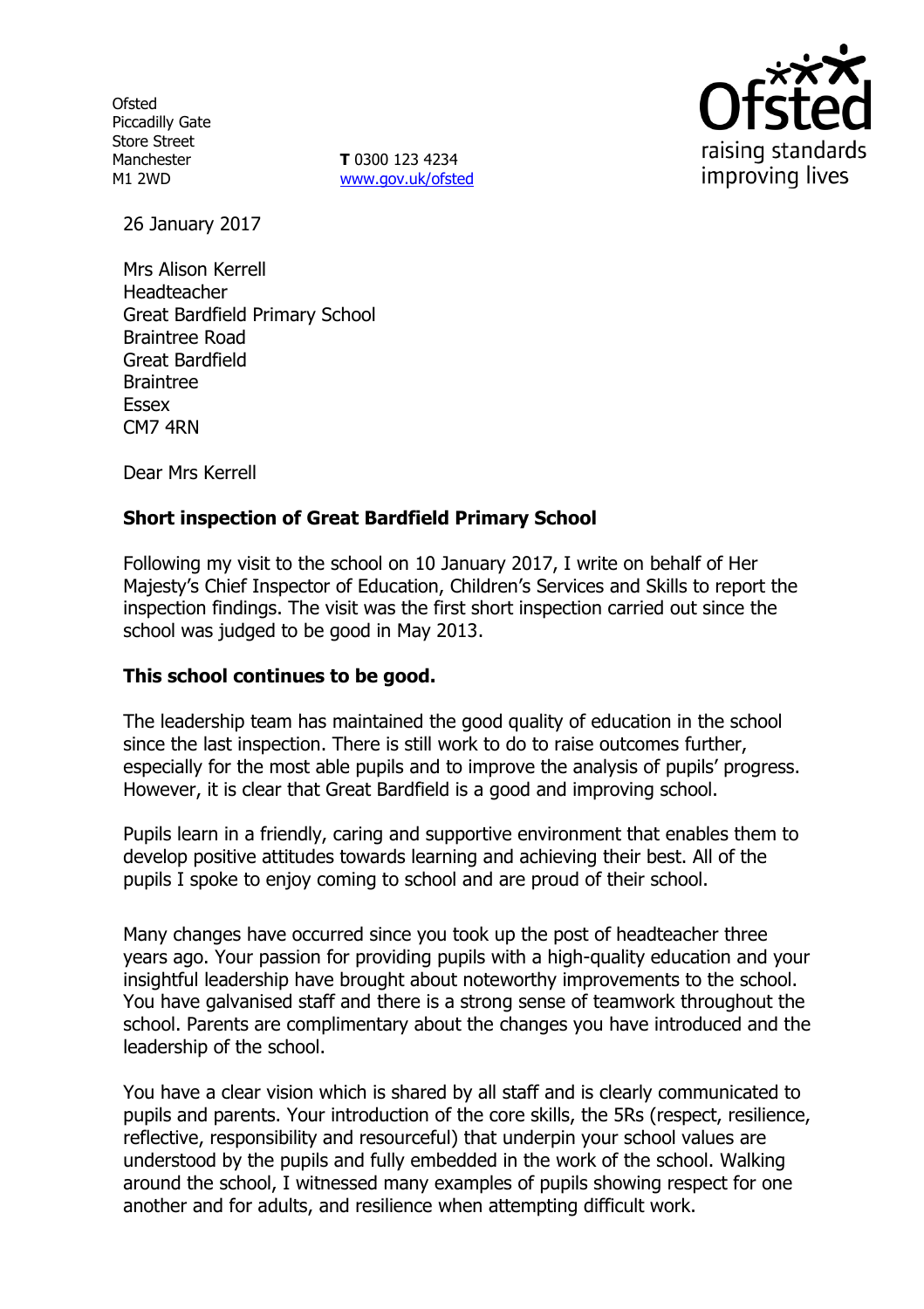

Areas of development from the previous inspection have been successfully tackled. For example, teachers are now providing pupils with work at the right level, the assessment policy is helping pupils to improve the quality of their work, and achievement in mathematics is improving. You have made effective use of the schools in the local partnership and local authority to support leaders' evaluation of the school's work. As a result, your self-evaluation and school improvement plans are detailed and sharply focused on the right priorities.

Raising pupils' expectations of what can be achieved is one of your key priorities. Our visits to the classrooms provided plenty of evidence of pupils working hard to reach the higher levels of attainment. This is largely because pupils know that making mistakes is part of their learning. I saw many examples of pupils persevering with their learning, helping one another and being confident to ask for help when needed; for example, a group of pupils in Year 4 when solving greaterthan and less-than fractions.

Another area of improvement you identified as a priority was the quality of teaching and outcomes for children in the early years. The changes you have made to improve teaching and learning have resulted in an increasing number of children reaching a good level of development. Children learn in a stimulating environment; they are given interesting and challenging learning activities. Adults support children well to extend their learning.

## **Safeguarding is effective.**

Procedures for keeping pupils safe are robust. Leaders and governors have ensured that all safeguarding procedures meet the latest guidance and that staff are appropriately trained. You ensure that all adults working with pupils have been subject to the appropriate pre-employment checks. Governors and senior leaders regularly update policies and ensure that staff are aware of the latest guidance. This is a small school and staff know the pupils well and are therefore quick to identify the indicators of safeguarding concerns. Record-keeping of actions taken when a concern is raised are fit for purpose and the school provides effective support for vulnerable pupils.

Relationships between pupils are generally good. They show respect for one another, so bullying is rare. Pupils have confidence that, should bullying occur, adults will take swift action. The strategies you have introduced to make pupils think about the impact of their behaviour on others have contributed to these good relationships. Records indicate there are fewer incidents of pupils falling out in the last year. Pupils are taught how to keep themselves safe in a variety of situations, such as on the roads and when using the internet. The website provides helpful advice for parents on internet safety and workshops for parents are run annually. Most parents agree that their child is safe in school and well looked after.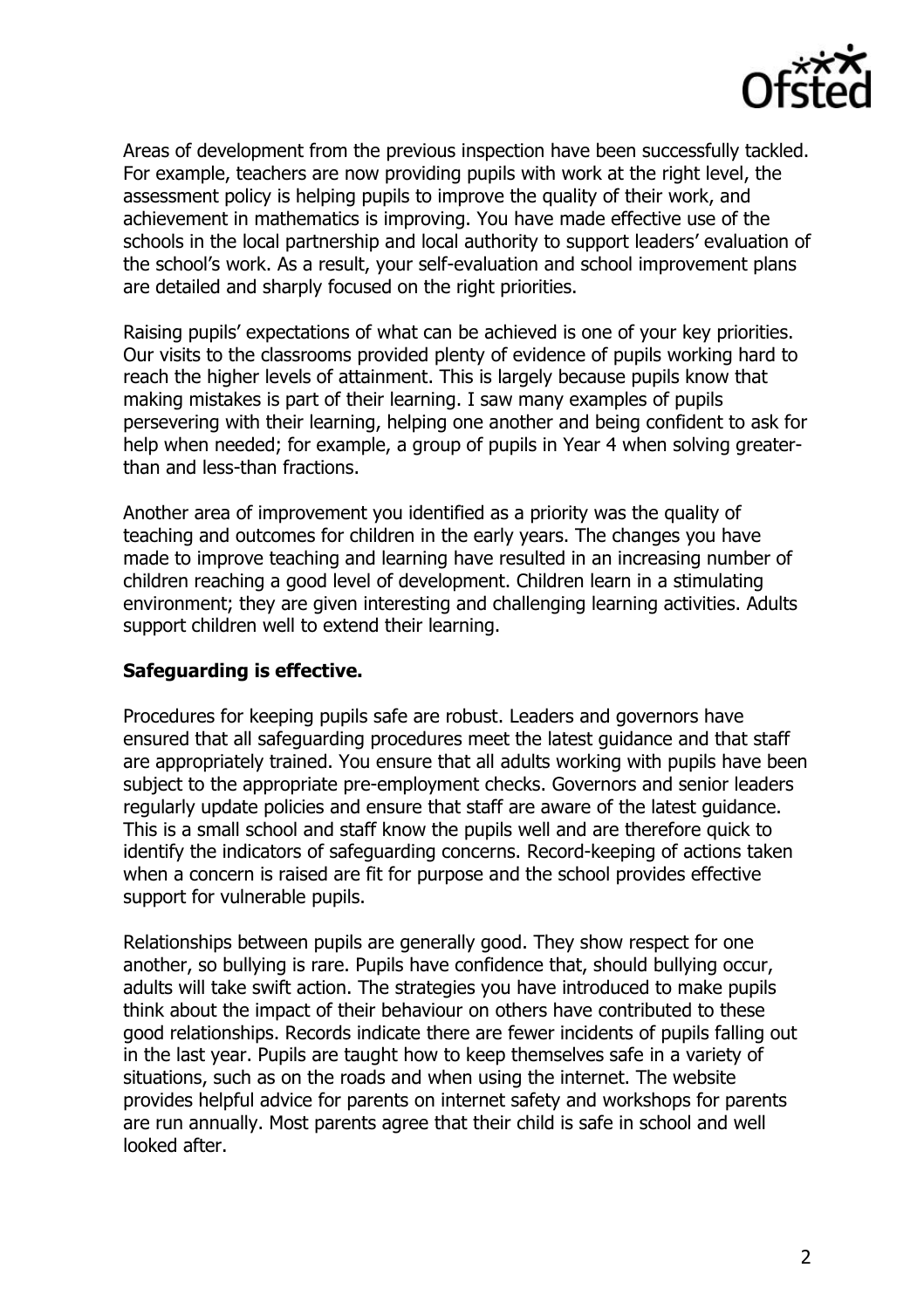

# **Inspection findings**

- To establish whether the school remains good, one of my key lines of enquiry was about the progress of most-able pupils, especially in mathematics. The results in 2016 suggested that most-able pupils made less progress in mathematics than in reading and writing. You agreed and told me that the mathematics leader has introduced a new mathematics curriculum that now provides pupils with challenging and interesting work.
- Visiting mathematics lessons, I found pupils concentrating on work that helps them to develop their reasoning and problem-solving skills. However, there are times when teachers are not providing pupils with the opportunity to extend their learning by solving a wider range of problems or by explaining the methods they have used.
- **Pupils' books indicate the most able pupils continue to make good progress in** writing and reading. The most able pupils who read to me did so with confidence, fluency and expression.
- $\blacksquare$  My second line of enquiry was about the effectiveness of school leaders, including governors, in evaluating the impact of their work, especially the impact of pupil premium funding on disadvantaged pupils. I found the school has a well-structured approach to assessing and monitoring pupils' progress.
- **Progress information is used well by subject leaders and classroom teachers to** provide support for pupils who are falling behind in their learning and to make curriculum changes; for example, the introduction of morning spellings, a new approach to teaching phonics and the new mathematics curriculum.
- The impact of individual support is monitored carefully and amended as required. However, leaders are not evaluating the impact of actions on the different groups of pupils from their starting points in order to fully judge the success of these actions.
- The pupil premium funding is used appropriately to support disadvantaged pupils. Work in pupils' books indicates that these pupils are making good progress in a range of subjects. The impact of the actions taken to support individuals is reviewed by senior leaders and the governor responsible for the pupil premium funding twice a year, to ensure that the grant is being spent on the most effective strategies.
- $\blacksquare$  From my discussion with representatives from the governing body, I found them to be proactive in checking the impact of school strategies on pupils' outcomes. Governors are rigorous in monitoring the impact of pupil premium funding.
- $\blacksquare$  My final line of enquiry was to look at whether pupils have the opportunity to write across a range of subjects. Evidence from pupils' books in all year groups indicates that pupils have the opportunity to write across a range of subjects and for different purposes. However, not all teachers have the same high expectations regarding the quality of work in these subjects as they do in English and mathematics as work is often incomplete.